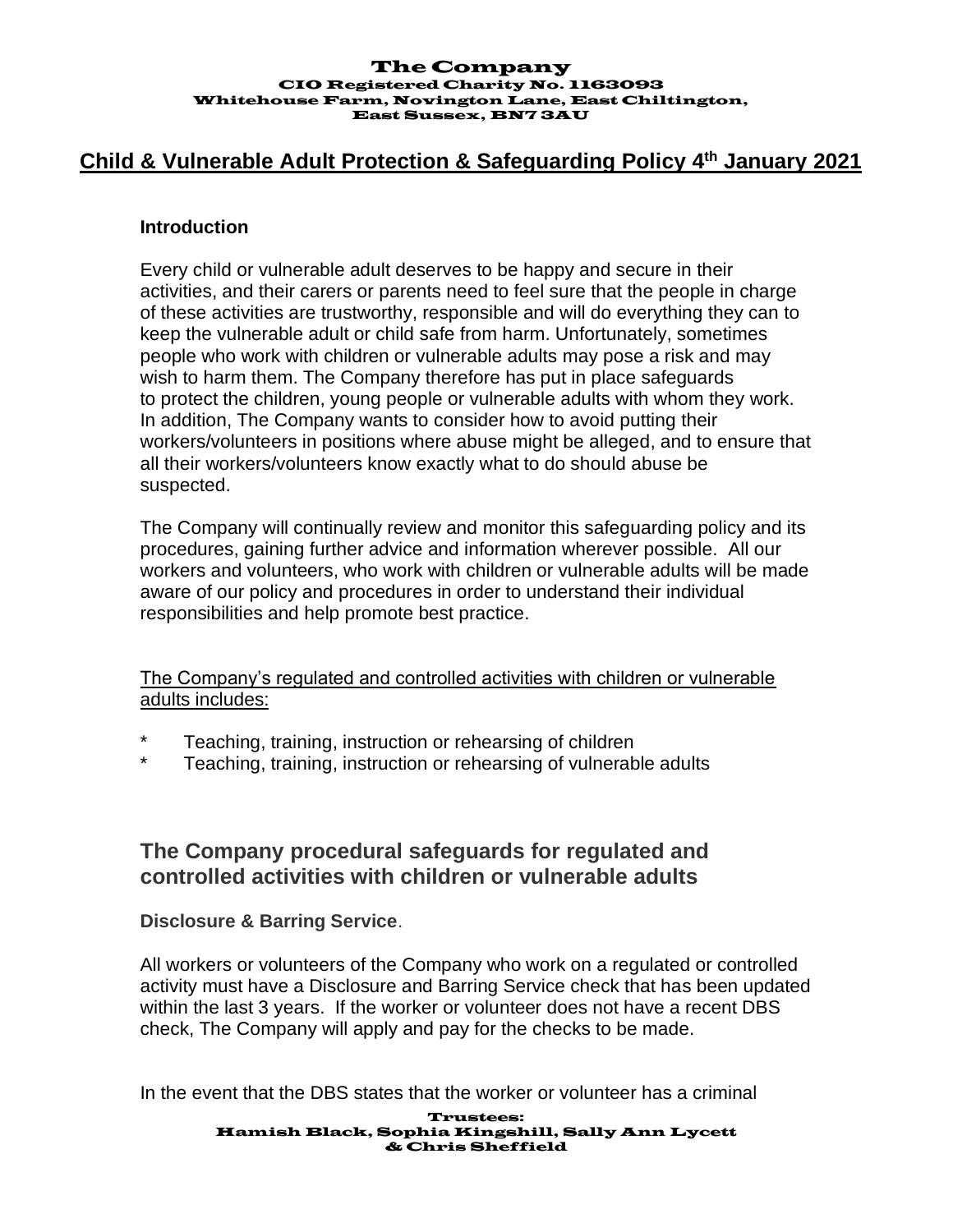record, The Company will carefully consider whether the past offence is truly relevant to the present engagement. The Company will take into consideration:

- Whether the conviction is relevant to the position.
- The seriousness of the offence.
- The length of time since the offence occurred.
- Whether the applicant has a pattern of offending behaviour.
- Whether the applicant's circumstances have changed.
- The circumstances surrounding the offence and explanation offered by the applicant.

### **Engaging workers/volunteers**

All job applicants will be interviewed by a panel of at least 2 representatives from The Company. The interview provides an opportunity to discuss attitudes to working with children or vulnerable adults and our safeguarding policy.

If called for interview, the Company will encourage all applicants to provide details of their criminal record as part of the recruitment process. This information is treated in the confidence, and is purely for the purpose of protecting children/vulnerable adults with whom we work, and will not be used unfairly.

All workers and volunteers on regulated and controlled activities will be asked for photo ID (such as a passport or driving license) to verify the person's identity.

A clause in The Company's contract of engagement will state that workers and volunteers who carry out regulated and controlled activities with children or vulnerable adults must inform The Company immediately if they are charged with any criminal offence.

Appropriate diligence will be put in place when engaging people from overseas for whom the usual checks may not be readily available.

#### **Project Management**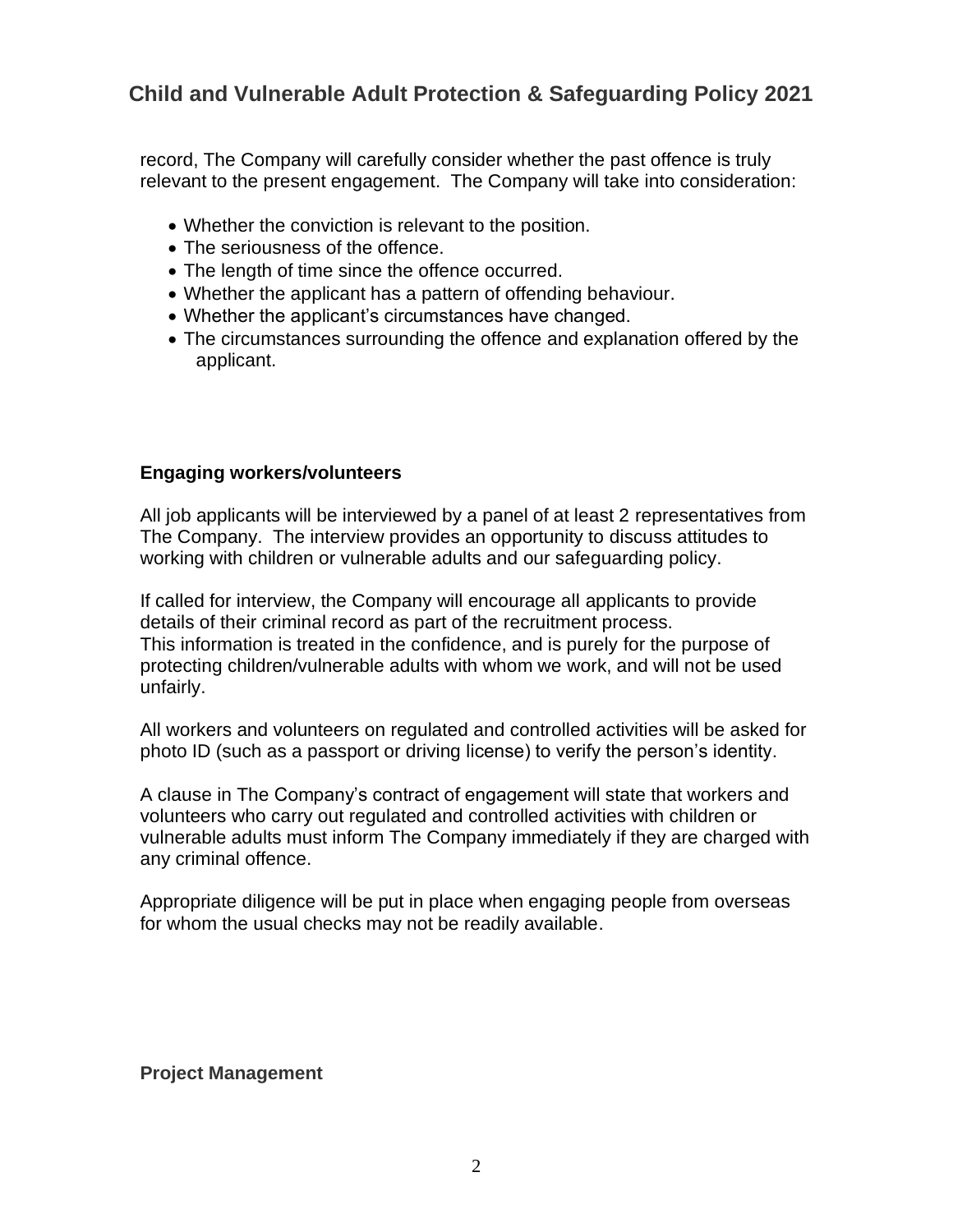The Company will complete a risk assessment of any project involving children and young people.

The Company will inform workers and volunteers that all children, young adults and vulnerable adults taking part in the activities should be treated with respect, and involved in decision-making, as appropriate. Workers and volunteers will also be informed as to what physical contact is appropriate (if any).

Some projects involve working with community groups of mixed ages (both adults and children). The Company has a policy that when taking part in an activity of this type, all children under 16 must be accompanied by a responsible adult (usually parent or guardian), at all times. This will be confirmed in writing to the parent/guardian of the child.

During workshops and rehearsals with children or vulnerable adults, at least one worker and one volunteer from The Company, or one worker from The Company and one member of staff from the associated organization will be present with the children/vulnerable adults at all times. No worker of The Company will be alone with the participants at any time.

The Company runs workshops and projects for school parties and youth groups, and groups with special needs. These workshops for groups with special needs may include both adults and children, but are always run in association with organisations specialising in the care and welfare of the participating children and/or vulnerable adults, and The Company ensures that these organisations have at least one member of staff present at all times during the workshops. Prior to workshops/rehearsals, The Company will discuss with the associated organisations specialising in the care and welfare of the participating children/young adults/vulnerable adults, whether any participant will need to be accompanied to the toilet or is likely to need a change of clothes. If this is considered likely then the associated organisation must provide staff to do this, as it cannot be undertaken by workers or volunteers of The Company.

The Company's policy for children and vulnerable adults will be made available to all workers and volunteers working with the Company on projects involving children and/or vulnerable adults, and to the associated organisations we are working with.

**Photography and filming of projects involving children and/or vulnerable adults.**

On occasions The Company will photograph or video/film elements of projects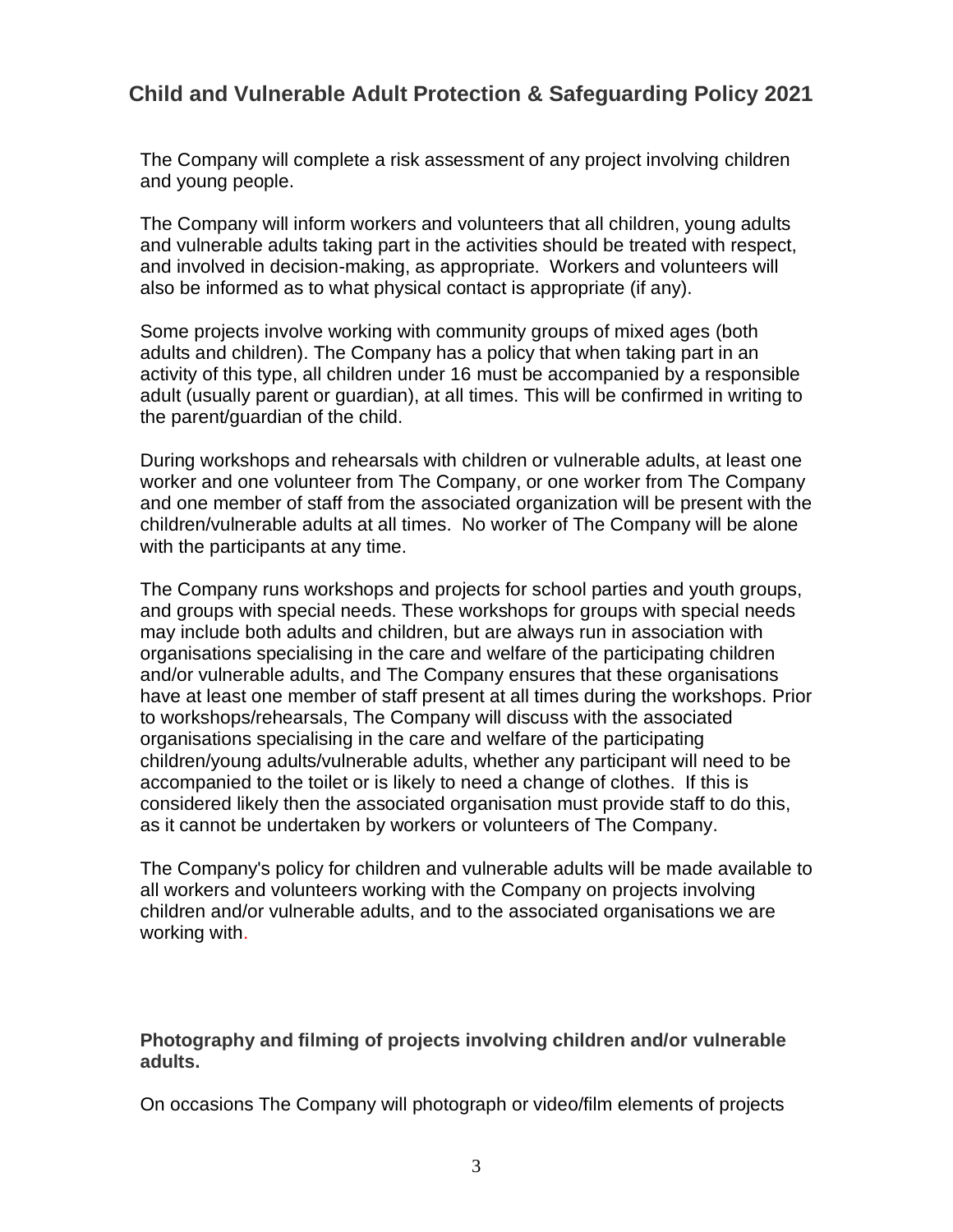involving children and/or vulnerable adults. This may be for a variety of purposes such as publicity, record taking, or it may be an integral part of the project. If filming or photography is to take place, the participants and their parents/guardians will be informed of this before the start of the project, and the reasons for the filming, and the use that will be made video footage and/or photographs, made clear. Consent will be sought from the parent/guardian of participating children. If a vulnerable adult who is participating has capacity, then their written consent will be sought, if they are not considered to have capacity then written consent will be sought from their parent/guardian or from the relevant care worker.

### **Procedure if abuse is suspected or alleged**

If there is a concern about the possible abuse of a child, young person or vulnerable adult during regulated or controlled activities of The Company, then the local authority social services and the local safeguarding children boards will be immediately contacted to investigate the possible abuse. **The Company will in no circumstances investigate the abuse.**

If a worker or volunteer is removed from regulated activity or controlled activity, or if they leave while under investigations for allegedly causing harm or posing a risk of harm, The Company will refer this information to the local authority social services and the local safeguarding children board.

If an allegation of abuse is made against a worker or volunteer, this individual will be removed from all The Company's work involved with children and vulnerable adults. The allegations will then be reported to the relevant services. The allegations will remain confidential at all times and will be reported to no one beyond the relevant services.

If a worker or volunteer believes that there are signs of, or suspicion of, abuse, or if a vulnerable person reports abuse happening at home or elsewhere, they should in the first instance report their concerns to Stephen Israel or Suzi Hopkins of The Company. Stephen Israel or Suzi Hopkins will appropriately record an allegation or reported incident and will maintain strict confidentiality. They will then report these concerns to the associated organisation specialising in the care and welfare of the participating children, or vulnerable adults, if this seems appropriate. If however, this organisation is implicated in the abuse, then Stephen Israel or Suzi Hopkins will report these concerns to the local authority services or LSCB.

At all times the child or vulnerable adult will be treated with care and respect, and their concerns/allegations will be listened to, and reported to the appropriate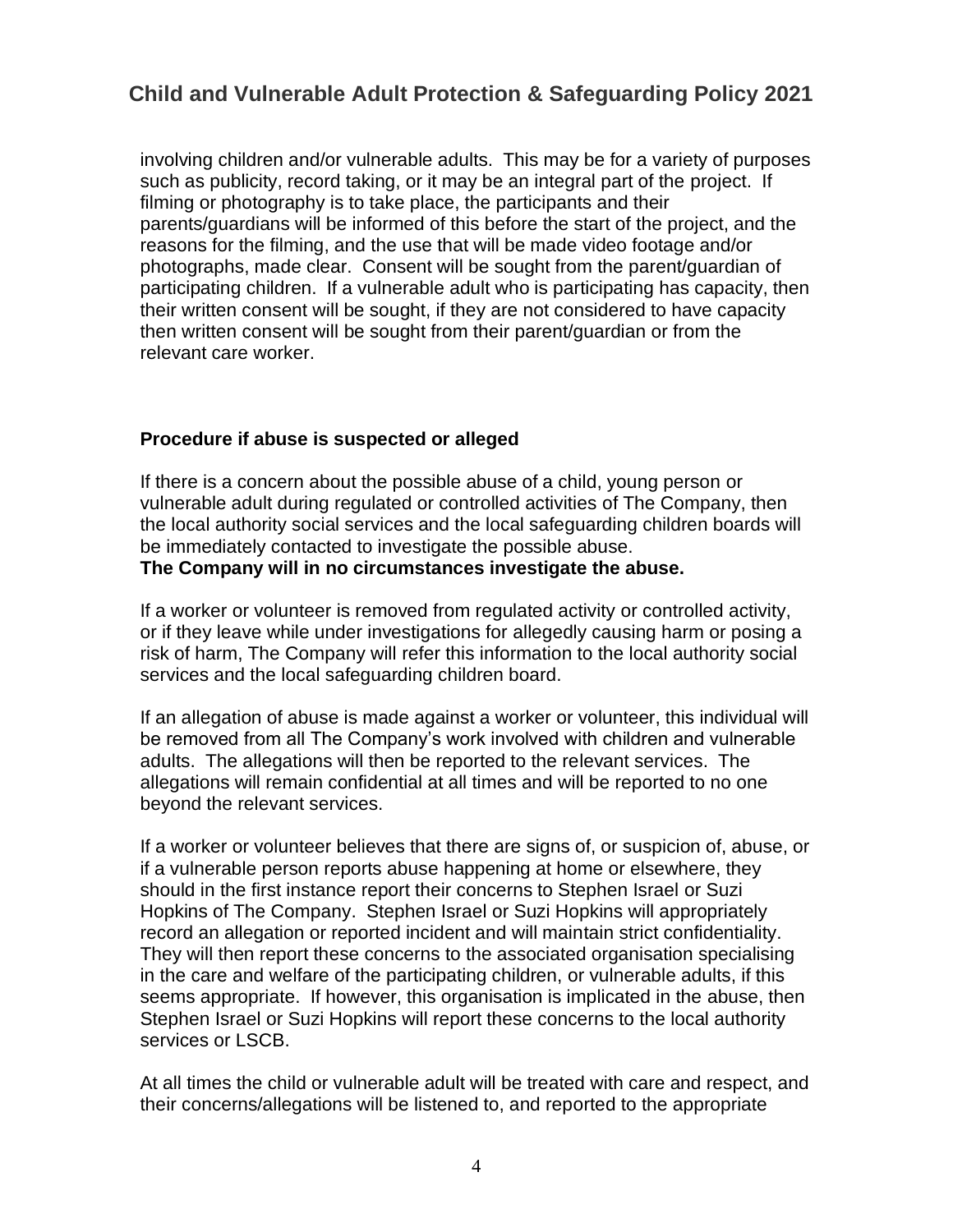services.

### **Some Pointers on Responding to Children or Vulnerable Adults**

Accept what is being said without showing shock, or disbelief.

Do not interview the child or vulnerable adult in detail

Avoid leading questions that could point the child/vulnerable adult towards giving a particular answer.

Don't promise confidentiality, you have duty to refer.

Explain what you have to do next, and who you have to talk to.

Ask the child/vulnerable adult if they have any questions or concerns.

Make an accurate written record as soon as possible.

The Trustees of The Company will review this policy on a yearly basis.

## **Definitions of terms**

*Child*

*A child is legally defined as anyone under the age of 18.*

### *Vulnerable Adults*

*The definition of vulnerable adult is a person aged 18 or over and who is living in residential accommodation (such as a care home or a residential special school), living in sheltered housing, receiving domiciliary care in their own home, receiving any form of healthcare, is detained in lawful custody (in a prison, remand centre, young offender institution, secure training centre or attendance centre, or under the powers of the Immigration and Asylum Act 1999), under the supervision of the probation services, is receiving a specified welfare service, namely the provision of support, assistance or advice by any person, the purpose of which is to develop an individual's capacity to live independently in accommodation or support their capacity to do so, receiving a service or participating in an activity for people who have particular needs because of their age or who have any form of disability, is an expectant or nursing mother living in residential care or, is receiving direct payments from a local authority or health and social care trust in lieu of social care services, or requires assistance in the*